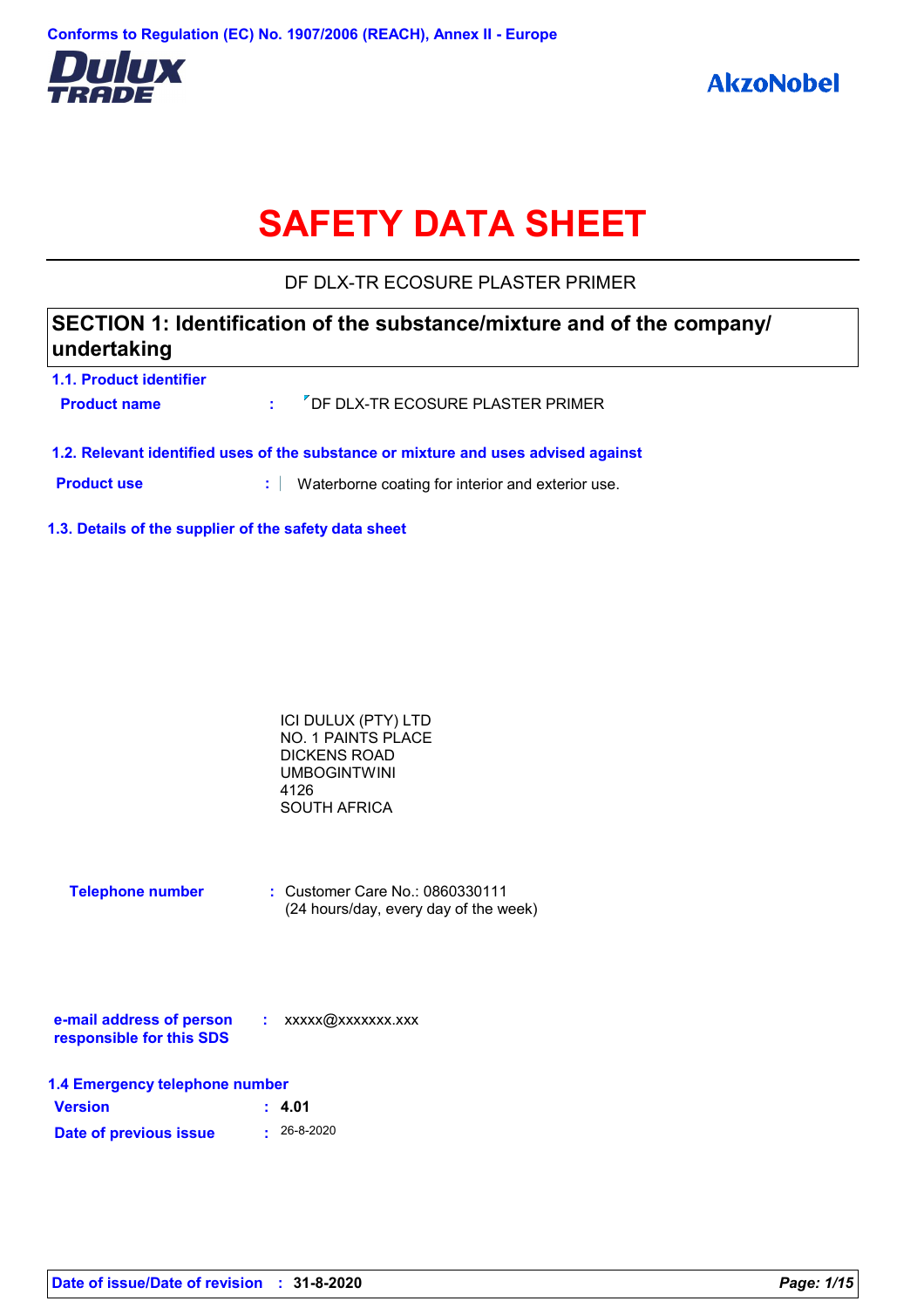# **SECTION 2: Hazards identification**

| 2.1 Classification of the substance or mixture                                                                                                       |                                                                                           |  |
|------------------------------------------------------------------------------------------------------------------------------------------------------|-------------------------------------------------------------------------------------------|--|
| <b>Product definition</b>                                                                                                                            | : Mixture                                                                                 |  |
| Skin Sens. 1, H317                                                                                                                                   | <b>Classification according to Regulation (EC) No. 1272/2008 [CLP/GHS]</b>                |  |
|                                                                                                                                                      | The product is classified as hazardous according to Regulation (EC) 1272/2008 as amended. |  |
| <b>Ingredients of unknown</b><br>toxicity                                                                                                            | $: 0\%$                                                                                   |  |
| Ingredients of unknown<br>ecotoxicity                                                                                                                | $: 0\%$                                                                                   |  |
| See Section 16 for the full text of the H statements declared above.<br>See Section 11 for more detailed information on health effects and symptoms. |                                                                                           |  |

#### **2.2 Label elements**

**Hazard pictograms :**



| <b>Signal word</b>                                                                                                                                              | $:$ Warning                                                                                                                  |
|-----------------------------------------------------------------------------------------------------------------------------------------------------------------|------------------------------------------------------------------------------------------------------------------------------|
| <b>Hazard statements</b>                                                                                                                                        | : H317 - May cause an allergic skin reaction.                                                                                |
| <b>Precautionary statements</b>                                                                                                                                 |                                                                                                                              |
| <b>General</b>                                                                                                                                                  | : P102 - Keep out of reach of children.<br>P101 - If medical advice is needed, have product container or label at hand.      |
| <b>Prevention</b>                                                                                                                                               | : P262 - Do not get in eyes, on skin, or on clothing.                                                                        |
| <b>Response</b>                                                                                                                                                 | : P312 - Call a POISON CENTER or doctor/physician if you feel unwell.                                                        |
| <b>Storage</b>                                                                                                                                                  | Not applicable.                                                                                                              |
| <b>Disposal</b>                                                                                                                                                 | : P501 - Dispose of contents and container in accordance with all local, regional,<br>national or international regulations. |
| <b>Hazardous ingredients</b>                                                                                                                                    | : 1,2-benzisothiazol-3(2H)-one<br>methylisothiazolinone<br>$C(M)$ IT/MIT $(3:1)$                                             |
|                                                                                                                                                                 | Warning! Hazardous respirable droplets may be formed when sprayed. Do not<br>breathe spray or mist.                          |
| <b>Annex XVII - Restrictions</b><br>on the manufacture,<br>placing on the market and<br>use of certain dangerous<br>substances, mixtures and<br><b>articles</b> | : Not applicable.                                                                                                            |
| <b>Special packaging requirements</b>                                                                                                                           |                                                                                                                              |
| <b>Containers to be fitted</b><br>with child-resistant<br>fastenings                                                                                            | : Not applicable.                                                                                                            |
| Tactile warning of danger : Not applicable.                                                                                                                     |                                                                                                                              |
| <b>2.3 Other hazards</b>                                                                                                                                        |                                                                                                                              |
| Other hazards which do<br>not result in classification                                                                                                          | : None known.                                                                                                                |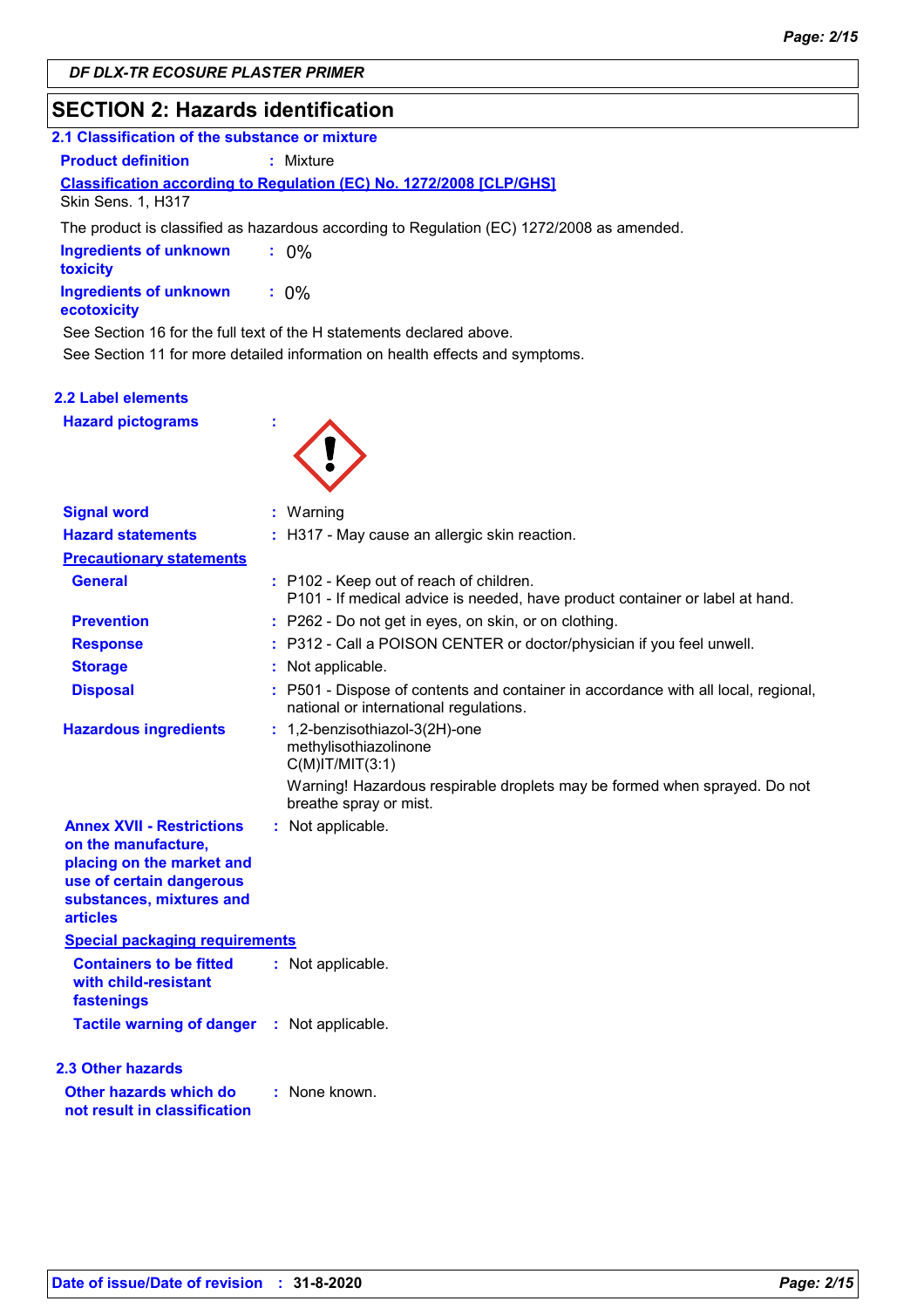## **SECTION 3: Composition/information on ingredients**

| <b>3.2 Mixtures</b>            | Mixture<br>÷.                                            |               |                                                                                                                                                                                                                           |             |
|--------------------------------|----------------------------------------------------------|---------------|---------------------------------------------------------------------------------------------------------------------------------------------------------------------------------------------------------------------------|-------------|
| <b>Product/ingredient name</b> | <b>Identifiers</b>                                       | $\frac{9}{6}$ | <b>Regulation (EC) No.</b><br>1272/2008 [CLP]                                                                                                                                                                             | <b>Type</b> |
| methylisothiazolinone          | CAS: 2682-20-4<br>Index: self<br>classification          | $0,01$        | Acute Tox. 3, H301<br>Acute Tox. 3, H311<br>Acute Tox. 2, H330<br>Skin Corr. 1B, H314<br>Eye Dam. 1, H318<br>Skin Sens. 1A, H317<br>Aquatic Acute 1, H400 (M=10)<br>Aquatic Chronic 1, H410 (M=1)<br><b>EUH071</b>        | $[1]$       |
| ethanediol                     | EC: 203-473-3<br>CAS: 107-21-1<br>Index:<br>603-027-00-1 | l≤0,1         | Acute Tox. 4, H302                                                                                                                                                                                                        | [1] [2]     |
| 2-ethoxyethanol                | EC: 203-804-1<br>CAS: 110-80-5<br>Index:<br>603-012-00-X | l≤0,1         | Flam. Liq. 3, H226<br>Acute Tox. 4, H302<br>Acute Tox. 4, H312<br>Acute Tox. 4, H332<br>Repr. 1B, H360FD (Fertility and Unborn<br>child)                                                                                  | [1] [2]     |
| 2-methoxyethanol               | EC: 203-713-7<br>CAS: 109-86-4<br>Index:<br>603-011-00-4 | l≤0,1         | Flam. Lig. 3, H226<br>Acute Tox. 4, H302<br>Acute Tox. 4, H312<br>Acute Tox. 4, H332<br>Repr. 1B, H360FD (Fertility and Unborn<br>child)<br>See Section 16 for<br>the full text of the H<br>statements declared<br>above. | [1] [2]     |

There are no additional ingredients present which, within the current knowledge of the supplier and in the concentrations applicable, are classified as hazardous to health or the environment, are PBTs, vPvBs or Substances of equivalent concern, or have been assigned a workplace exposure limit and hence require reporting in this section.

Type

[1] Substance classified with a health or environmental hazard

[2] Substance with a workplace exposure limit

[3] Substance meets the criteria for PBT according to Regulation (EC) No. 1907/2006, Annex XIII

[4] Substance meets the criteria for vPvB according to Regulation (EC) No. 1907/2006, Annex XIII

[5] Substance of equivalent concern

[6] Additional disclosure due to company policy

Occupational exposure limits, if available, are listed in Section 8.

## **SECTION 4: First aid measures**

### **4.1 Description of first aid measures**

| <b>General</b>      | : In all cases of doubt, or when symptoms persist, seek medical attention. Never give<br>anything by mouth to an unconscious person. If unconscious, place in recovery<br>position and seek medical advice. |
|---------------------|-------------------------------------------------------------------------------------------------------------------------------------------------------------------------------------------------------------|
| <b>Eye contact</b>  | : Remove contact lenses, irrigate copiously with clean, fresh water, holding the<br>eyelids apart for at least 10 minutes and seek immediate medical advice.                                                |
| <b>Inhalation</b>   | : Remove to fresh air. Keep person warm and at rest. If not breathing, if breathing is<br>irregular or if respiratory arrest occurs, provide artificial respiration or oxygen by<br>trained personnel.      |
| <b>Skin contact</b> | : Remove contaminated clothing and shoes. Wash skin thoroughly with soap and<br>water or use recognised skin cleanser. Do NOT use solvents or thinners.                                                     |
| <b>Ingestion</b>    | : If swallowed, seek medical advice immediately and show the container or label.<br>Keep person warm and at rest. Do NOT induce vomiting.                                                                   |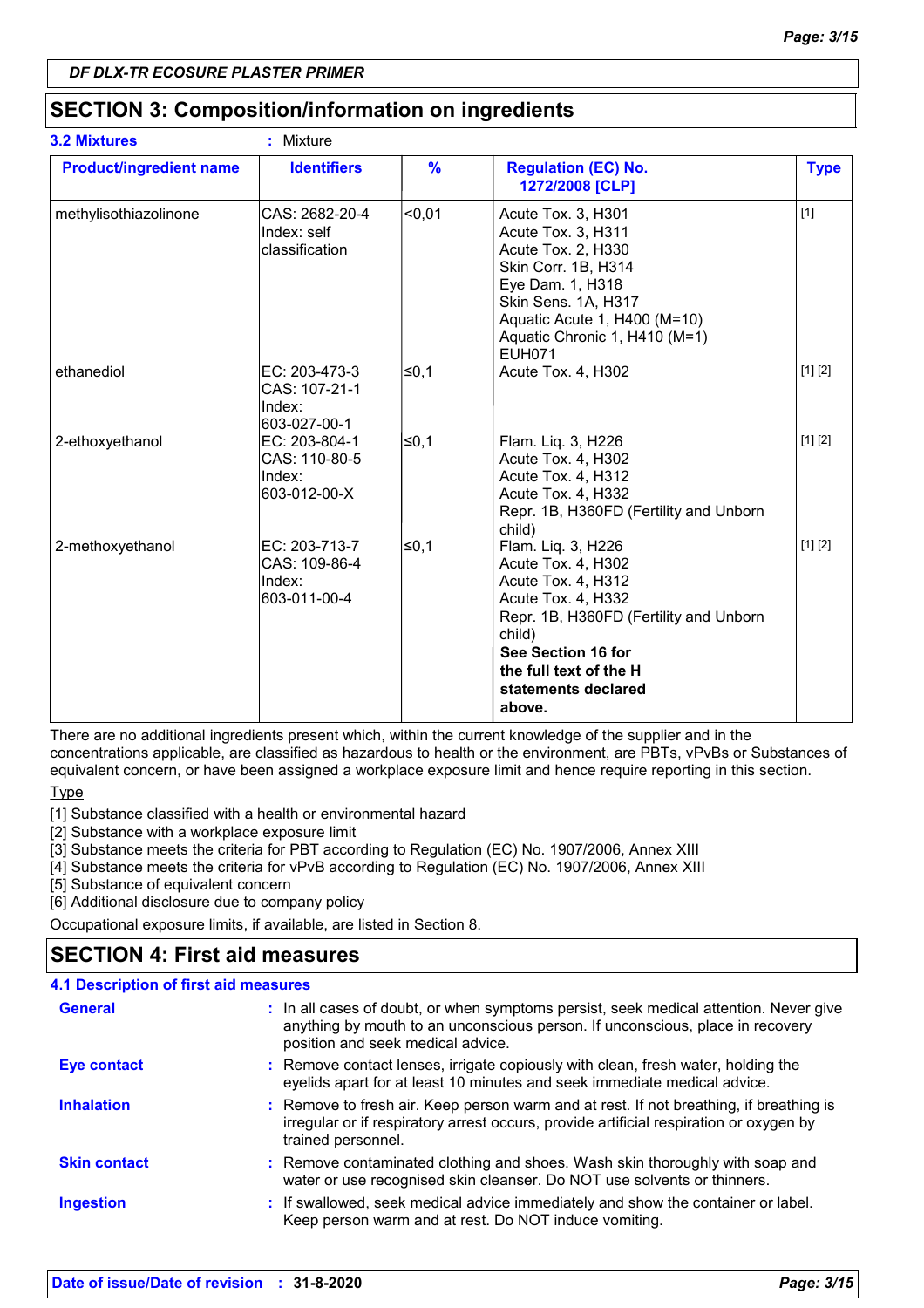### **SECTION 4: First aid measures**

**Protection of first-aiders** : No action shall be taken involving any personal risk or without suitable training. It may be dangerous to the person providing aid to give mouth-to-mouth resuscitation. Wash contaminated clothing thoroughly with water before removing it, or wear gloves.

#### **4.2 Most important symptoms and effects, both acute and delayed**

There are no data available on the mixture itself. The mixture has been assessed following the conventional method of the CLP Regulation (EC) No 1272/2008 and is classified for toxicological properties accordingly. See Sections 2 and 3 for details.

Exposure to component solvent vapour concentrations in excess of the stated occupational exposure limit may result in adverse health effects such as mucous membrane and respiratory system irritation and adverse effects on the kidneys, liver and central nervous system. Symptoms and signs include headache, dizziness, fatigue, muscular weakness, drowsiness and, in extreme cases, loss of consciousness.

Solvents may cause some of the above effects by absorption through the skin. Repeated or prolonged contact with the mixture may cause removal of natural fat from the skin, resulting in non-allergic contact dermatitis and absorption through the skin.

If splashed in the eyes, the liquid may cause irritation and reversible damage.

Ingestion may cause nausea, diarrhea and vomiting.

This takes into account, where known, delayed and immediate effects and also chronic effects of components from short-term and long-term exposure by oral, inhalation and dermal routes of exposure and eye contact.

Contains 1,2-benzisothiazol-3(2H)-one, methylisothiazolinone, C(M)IT/MIT(3:1). May produce an allergic reaction.

#### **4.3 Indication of any immediate medical attention and special treatment needed**

| <b>Notes to physician</b>  | : Treat symptomatically. Contact poison treatment specialist immediately if large<br>quantities have been ingested or inhaled. |
|----------------------------|--------------------------------------------------------------------------------------------------------------------------------|
| <b>Specific treatments</b> | No specific treatment.                                                                                                         |

See toxicological information (Section 11)

## **SECTION 5: Firefighting measures**

| 5.1 Extinguishing media                                  |                                                                                                                              |
|----------------------------------------------------------|------------------------------------------------------------------------------------------------------------------------------|
| <b>Suitable extinguishing</b><br>media                   | : Recommended: alcohol-resistant foam, $CO2$ , powders, water spray.                                                         |
| Unsuitable extinguishing<br>media                        | : Do not use water jet.                                                                                                      |
|                                                          | 5.2 Special hazards arising from the substance or mixture                                                                    |
| <b>Hazards from the</b><br>substance or mixture          | : Fire will produce dense black smoke. Exposure to decomposition products may<br>cause a health hazard.                      |
| <b>Hazardous combustion</b><br>products                  | : Decomposition products may include the following materials: carbon monoxide,<br>carbon dioxide, smoke, oxides of nitrogen. |
| 5.3 Advice for firefighters                              |                                                                                                                              |
| <b>Special protective actions</b><br>for fire-fighters   | : Cool closed containers exposed to fire with water. Do not release runoff from fire to<br>drains or watercourses.           |
| <b>Special protective</b><br>equipment for fire-fighters | : Appropriate breathing apparatus may be required.                                                                           |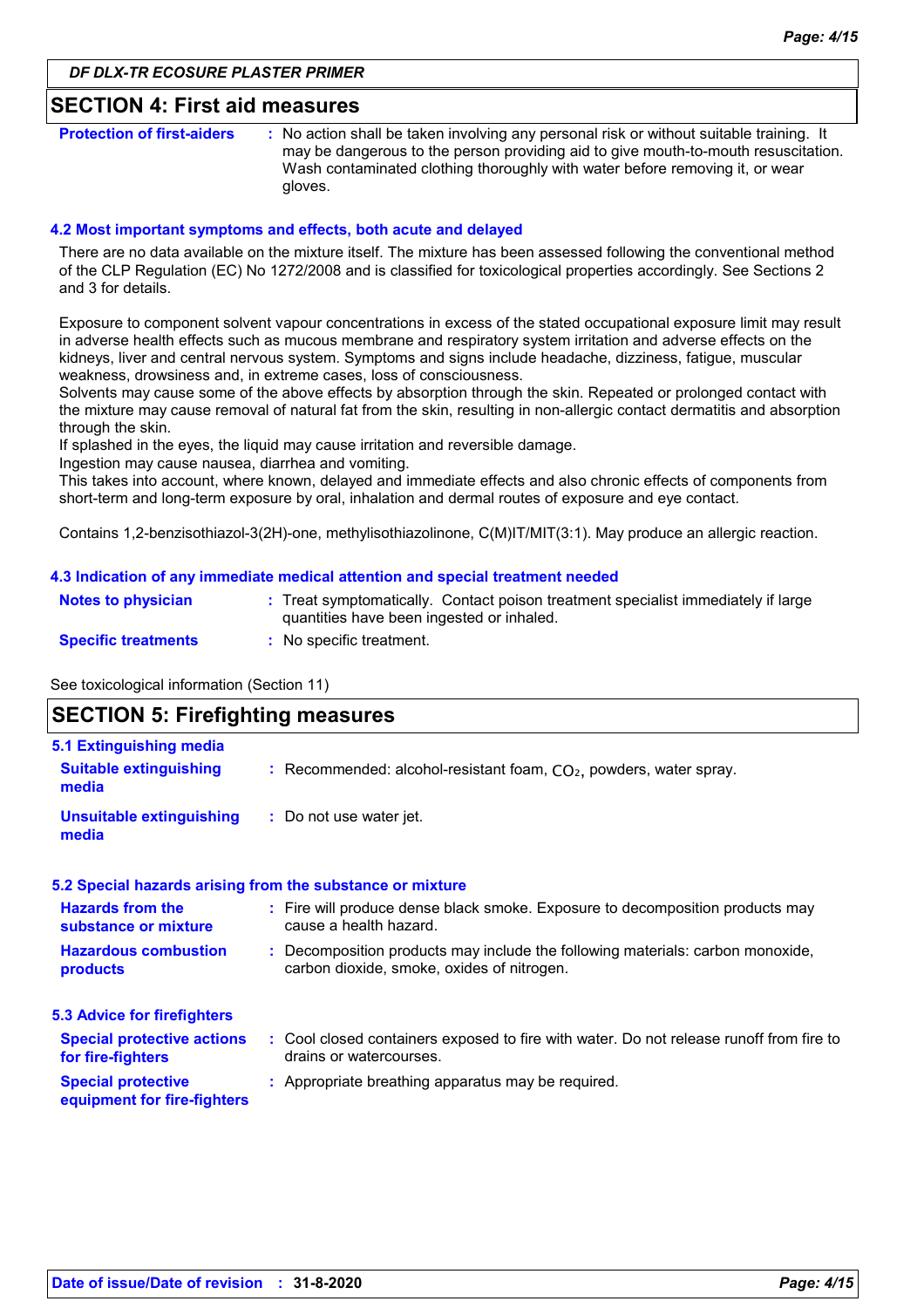## **SECTION 6: Accidental release measures**

| 6.1 Personal precautions, protective equipment and emergency procedures |  |                                                                                                                                                                                                                                                                                    |  |
|-------------------------------------------------------------------------|--|------------------------------------------------------------------------------------------------------------------------------------------------------------------------------------------------------------------------------------------------------------------------------------|--|
| For non-emergency<br>personnel                                          |  | : Exclude sources of ignition and ventilate the area. Avoid breathing vapour or mist.<br>Refer to protective measures listed in sections 7 and 8.                                                                                                                                  |  |
| For emergency responders                                                |  | : If specialised clothing is required to deal with the spillage, take note of any<br>information in Section 8 on suitable and unsuitable materials. See also the<br>information in "For non-emergency personnel".                                                                  |  |
| <b>6.2 Environmental</b><br>precautions                                 |  | : Do not allow to enter drains or watercourses. If the product contaminates lakes,<br>rivers, or sewers, inform the appropriate authorities in accordance with local<br>regulations.                                                                                               |  |
| 6.3 Methods and material<br>for containment and<br>cleaning up          |  | : Contain and collect spillage with non-combustible, absorbent material e.g. sand,<br>earth, vermiculite or diatomaceous earth and place in container for disposal<br>according to local regulations (see Section 13). Preferably clean with a detergent.<br>Avoid using solvents. |  |
| 6.4 Reference to other<br><b>sections</b>                               |  | : See Section 1 for emergency contact information.<br>See Section 8 for information on appropriate personal protective equipment.<br>See Section 13 for additional waste treatment information.                                                                                    |  |

## **SECTION 7: Handling and storage**

The information in this section contains generic advice and guidance. The list of Identified Uses in Section 1 should be consulted for any available use-specific information provided in the Exposure Scenario(s).

| <b>7.1 Precautions for safe</b><br>handling | : Prevent the creation of flammable or explosive concentrations of vapours in air and<br>avoid vapour concentrations higher than the occupational exposure limits.<br>In addition, the product should only be used in areas from which all naked lights and<br>other sources of ignition have been excluded. Electrical equipment should be<br>protected to the appropriate standard.<br>Mixture may charge electrostatically: always use earthing leads when transferring<br>from one container to another.<br>Operators should wear antistatic footwear and clothing and floors should be of the<br>conducting type.<br>Keep away from heat, sparks and flame. No sparking tools should be used.<br>Avoid contact with skin and eyes. Avoid the inhalation of dust, particulates, spray or<br>mist arising from the application of this mixture. Avoid inhalation of dust from<br>sanding.<br>Eating, drinking and smoking should be prohibited in areas where this material is<br>handled, stored and processed.<br>Put on appropriate personal protective equipment (see Section 8).<br>Never use pressure to empty. Container is not a pressure vessel.<br>Always keep in containers made from the same material as the original one.<br>Comply with the health and safety at work laws.<br>Do not allow to enter drains or watercourses.<br>Information on fire and explosion protection<br>Vapours are heavier than air and may spread along floors. Vapours may form<br>explosive mixtures with air. |
|---------------------------------------------|--------------------------------------------------------------------------------------------------------------------------------------------------------------------------------------------------------------------------------------------------------------------------------------------------------------------------------------------------------------------------------------------------------------------------------------------------------------------------------------------------------------------------------------------------------------------------------------------------------------------------------------------------------------------------------------------------------------------------------------------------------------------------------------------------------------------------------------------------------------------------------------------------------------------------------------------------------------------------------------------------------------------------------------------------------------------------------------------------------------------------------------------------------------------------------------------------------------------------------------------------------------------------------------------------------------------------------------------------------------------------------------------------------------------------------------------------------------------------------------------------------------|
|---------------------------------------------|--------------------------------------------------------------------------------------------------------------------------------------------------------------------------------------------------------------------------------------------------------------------------------------------------------------------------------------------------------------------------------------------------------------------------------------------------------------------------------------------------------------------------------------------------------------------------------------------------------------------------------------------------------------------------------------------------------------------------------------------------------------------------------------------------------------------------------------------------------------------------------------------------------------------------------------------------------------------------------------------------------------------------------------------------------------------------------------------------------------------------------------------------------------------------------------------------------------------------------------------------------------------------------------------------------------------------------------------------------------------------------------------------------------------------------------------------------------------------------------------------------------|

**7.2 Conditions for safe storage, including any incompatibilities**

Store in accordance with local regulations.

#### **Notes on joint storage**

Keep away from: oxidising agents, strong alkalis, strong acids.

#### **Additional information on storage conditions**

Observe label precautions. Store in a dry, cool and well-ventilated area. Keep away from heat and direct sunlight. Keep away from sources of ignition. No smoking. Prevent unauthorised access. Containers that have been opened must be carefully resealed and kept upright to prevent leakage.

#### **7.3 Specific end use(s)**

**Recommendations :** Not available.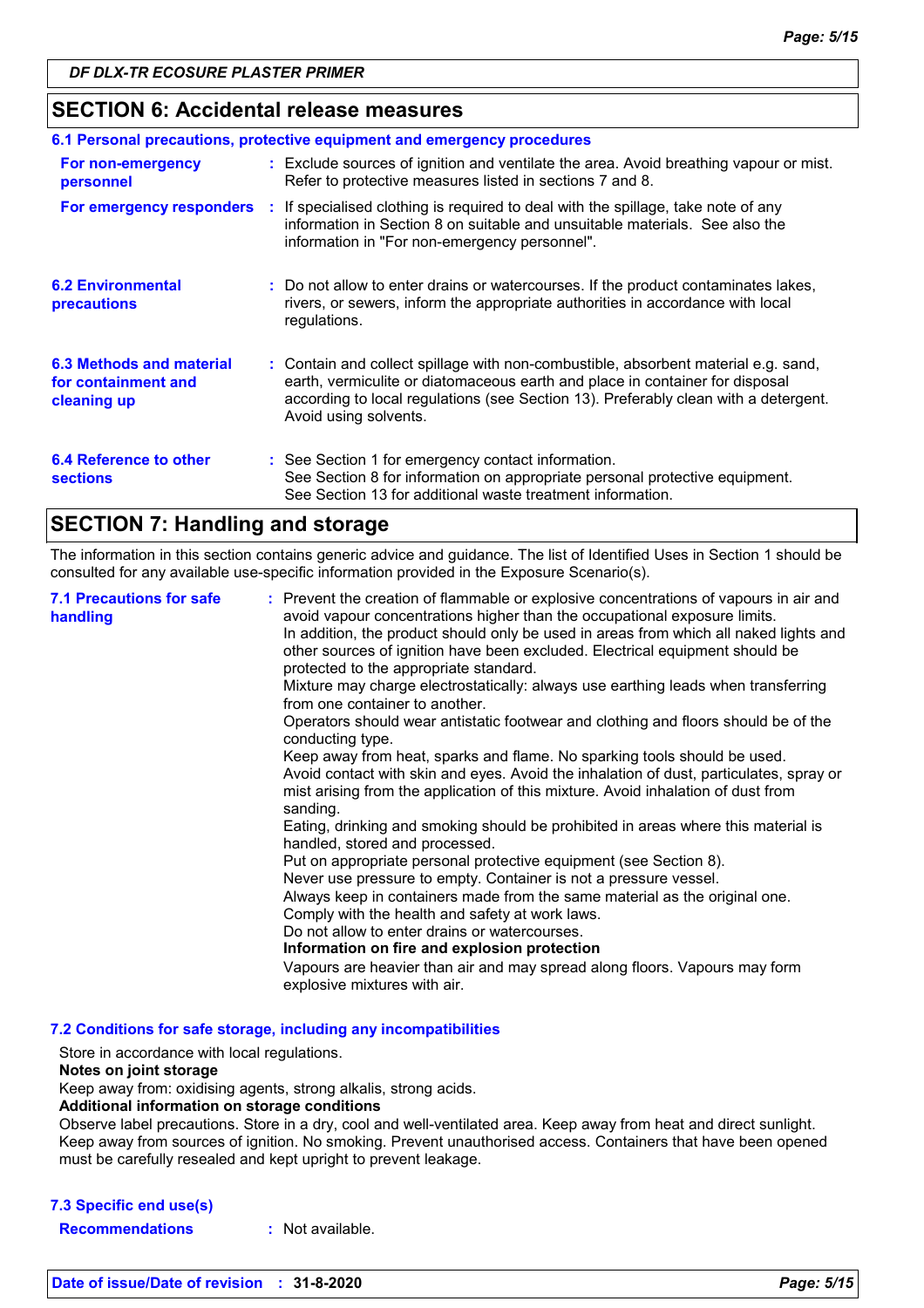## **SECTION 7: Handling and storage**

**Industrial sector specific : solutions**

: Not available.

## **SECTION 8: Exposure controls/personal protection**

The information in this section contains generic advice and guidance. Information is provided based on typical anticipated uses of the product. Additional measures might be required for bulk handling or other uses that could significantly increase worker exposure or environmental releases.

#### **8.1 Control parameters**

#### **Occupational exposure limits**

| <b>Product/ingredient name</b>                           |  | <b>Exposure limit values</b>                                                                                                                                                                                                                                                                                                                                                                                                                                                                                                                                                                                                                                                                                                                                                                                                                                                                                                                                                                                          |  |  |
|----------------------------------------------------------|--|-----------------------------------------------------------------------------------------------------------------------------------------------------------------------------------------------------------------------------------------------------------------------------------------------------------------------------------------------------------------------------------------------------------------------------------------------------------------------------------------------------------------------------------------------------------------------------------------------------------------------------------------------------------------------------------------------------------------------------------------------------------------------------------------------------------------------------------------------------------------------------------------------------------------------------------------------------------------------------------------------------------------------|--|--|
| ethanediol<br>2-ethoxyethanol                            |  | EU OEL (Europe, 2/2017). Absorbed through skin. Notes: list<br>of indicative occupational exposure limit values<br>TWA: 20 ppm 8 hours.<br>TWA: 52 mg/m <sup>3</sup> 8 hours.<br>STEL: 40 ppm 15 minutes.<br>STEL: 104 mg/m <sup>3</sup> 15 minutes.<br>EU OEL (Europe, 2/2017). Absorbed through skin. Notes: list<br>of indicative occupational exposure limit values<br>TWA: 8 mg/m <sup>3</sup> 8 hours.                                                                                                                                                                                                                                                                                                                                                                                                                                                                                                                                                                                                          |  |  |
| 2-methoxyethanol                                         |  | TWA: 2 ppm 8 hours.<br>EU OEL (Europe, 2/2017). Absorbed through skin. Notes: list<br>of indicative occupational exposure limit values<br>TWA: 1 ppm 8 hours.                                                                                                                                                                                                                                                                                                                                                                                                                                                                                                                                                                                                                                                                                                                                                                                                                                                         |  |  |
| <b>Recommended monitoring</b><br>procedures<br>required. |  | : If this product contains ingredients with exposure limits, personal, workplace<br>atmosphere or biological monitoring may be required to determine the effectiveness<br>of the ventilation or other control measures and/or the necessity to use respiratory<br>protective equipment. Reference should be made to monitoring standards, such as<br>the following: European Standard EN 689 (Workplace atmospheres - Guidance for<br>the assessment of exposure by inhalation to chemical agents for comparison with<br>limit values and measurement strategy) European Standard EN 14042 (Workplace<br>atmospheres - Guide for the application and use of procedures for the assessment<br>of exposure to chemical and biological agents) European Standard EN 482<br>(Workplace atmospheres - General requirements for the performance of procedures<br>for the measurement of chemical agents) Reference to national guidance<br>documents for methods for the determination of hazardous substances will also be |  |  |
| <b>DNELS/DMELS</b><br>No DNELs/DMELs available.          |  |                                                                                                                                                                                                                                                                                                                                                                                                                                                                                                                                                                                                                                                                                                                                                                                                                                                                                                                                                                                                                       |  |  |
| <b>PNECs</b>                                             |  |                                                                                                                                                                                                                                                                                                                                                                                                                                                                                                                                                                                                                                                                                                                                                                                                                                                                                                                                                                                                                       |  |  |
| No PNECs available                                       |  |                                                                                                                                                                                                                                                                                                                                                                                                                                                                                                                                                                                                                                                                                                                                                                                                                                                                                                                                                                                                                       |  |  |
| <b>8.2 Exposure controls</b>                             |  |                                                                                                                                                                                                                                                                                                                                                                                                                                                                                                                                                                                                                                                                                                                                                                                                                                                                                                                                                                                                                       |  |  |
| <b>Appropriate engineering</b><br>controls               |  | : Provide adequate ventilation. Where reasonably practicable, this should be<br>achieved by the use of local exhaust ventilation and good general extraction. If<br>these are not sufficient to maintain concentrations of particulates and solvent<br>vapours below the OEL, suitable respiratory protection must be worn.                                                                                                                                                                                                                                                                                                                                                                                                                                                                                                                                                                                                                                                                                           |  |  |
| <b>Individual protection measures</b>                    |  |                                                                                                                                                                                                                                                                                                                                                                                                                                                                                                                                                                                                                                                                                                                                                                                                                                                                                                                                                                                                                       |  |  |
| <b>Hygiene measures</b>                                  |  | : Wash hands, forearms and face thoroughly after handling chemical products, before<br>eating, smoking and using the lavatory and at the end of the working period.<br>Appropriate techniques should be used to remove potentially contaminated clothing.<br>Contaminated work clothing should not be allowed out of the workplace. Wash<br>contaminated clothing before reusing. Ensure that eyewash stations and safety<br>showers are close to the workstation location.                                                                                                                                                                                                                                                                                                                                                                                                                                                                                                                                           |  |  |
| <b>Eye/face protection</b>                               |  | : Use safety eyewear designed to protect against splash of liquids.                                                                                                                                                                                                                                                                                                                                                                                                                                                                                                                                                                                                                                                                                                                                                                                                                                                                                                                                                   |  |  |
| <b>Skin protection</b>                                   |  |                                                                                                                                                                                                                                                                                                                                                                                                                                                                                                                                                                                                                                                                                                                                                                                                                                                                                                                                                                                                                       |  |  |
| <b>Hand protection</b>                                   |  |                                                                                                                                                                                                                                                                                                                                                                                                                                                                                                                                                                                                                                                                                                                                                                                                                                                                                                                                                                                                                       |  |  |

**Gloves :**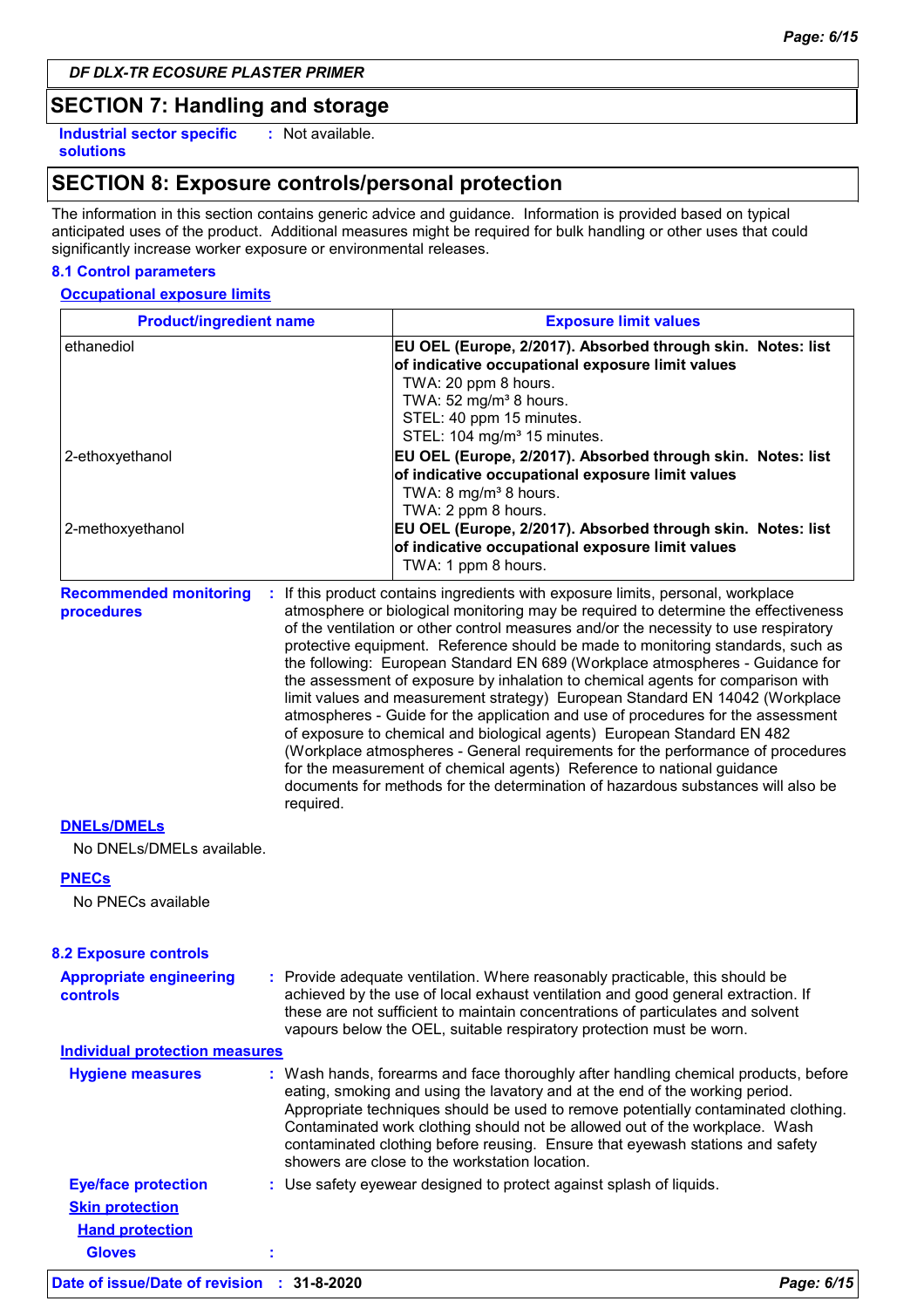## **SECTION 8: Exposure controls/personal protection**

|                                           | For all types of exposure, a glove with protection class of 2 or higher (breakthrough<br>time >30 minutes according to EN374) is recommended. Recommended gloves:<br>Nitrile, thickness $\geq 0.12$ mm.<br>Gloves should be replaced regularly and if there is any sign of damage to the glove<br>material.                                                                                                                                                                                                                                                                                                                                                                             |
|-------------------------------------------|-----------------------------------------------------------------------------------------------------------------------------------------------------------------------------------------------------------------------------------------------------------------------------------------------------------------------------------------------------------------------------------------------------------------------------------------------------------------------------------------------------------------------------------------------------------------------------------------------------------------------------------------------------------------------------------------|
|                                           | The performance or effectiveness of the glove may be reduced by physical/chemical<br>damage and poor maintenance.                                                                                                                                                                                                                                                                                                                                                                                                                                                                                                                                                                       |
| <b>Body protection</b>                    | : Personnel should wear antistatic clothing made of natural fibres or of high-<br>temperature-resistant synthetic fibres.                                                                                                                                                                                                                                                                                                                                                                                                                                                                                                                                                               |
| <b>Other skin protection</b>              | : Appropriate footwear and any additional skin protection measures should be<br>selected based on the task being performed and the risks involved and should be<br>approved by a specialist before handling this product.                                                                                                                                                                                                                                                                                                                                                                                                                                                               |
| <b>Respiratory protection</b>             | : If workers are exposed to concentrations above the exposure limit, they must use<br>appropriate, certified respirators.                                                                                                                                                                                                                                                                                                                                                                                                                                                                                                                                                               |
|                                           | OLD LEAD-BASED PAINTS:                                                                                                                                                                                                                                                                                                                                                                                                                                                                                                                                                                                                                                                                  |
|                                           | When surfaces are to be prepared for painting, account should be taken of the age<br>of the property and the possibility that lead-pigmented paint might be present. There<br>is a possibility that ingestion or inhalation of scrapings or dust arising from the<br>preparation work could cause health effects. As a working rule you should assume<br>that this will be the case if the age of the property is pre 1960.                                                                                                                                                                                                                                                             |
|                                           | Where possible wet sanding or chemical stripping methods should be used with<br>surfaces of this type to avoid the creation of dust. When dry sanding cannot be<br>avoided, and effective local exhaust ventilation is not available, it is recommended<br>that a dust respirator is worn, that is approved for use with lead dusts, and its type<br>selected on the basis of the COSHH assessment, taking into account the<br>Workplace Exposure Limit for lead in air. Furthermore, steps should be taken to<br>ensure containment of the dusts created, and that all practicable measures are<br>taken to clean up thoroughly all deposits of dusts in and around the affected area. |
|                                           | Respiratory protection in case of dust or spray mist formation. (particle filter EN143<br>type P2) Respiratory protection in case of vapour formation. (half mask with<br>combination filter A2-P2 til concentrations of 0,5 Vol%.)                                                                                                                                                                                                                                                                                                                                                                                                                                                     |
|                                           | The current Control of Lead at Work Regulations approved code of practice should<br>be consulted for advice on protective clothing and personal hygiene precautions.<br>Care should also be taken to exclude visitors, members of the household and<br>especially children from the affected area, during the actual work and the<br>subsequent clean up operations. All scrapings, dust, etc. should be disposed of by<br>the professional painting contractor as Hazardous Waste.                                                                                                                                                                                                     |
|                                           | Extra precautions will also need to be taken when burning off old lead-based paints<br>because fumes containing lead will be produced. It is recommended that a<br>respirator, approved for use with particulate fumes of lead is selected on the basis<br>of the COSHH assessment, taking into account the Workplace Exposure Limit for<br>lead in air. Similar precautions to those given above about sanding should be taken<br>with reference to protective clothing, disposal of scrapings and dusts, and exclusion<br>of other personnel and especially children from the building during actual work and<br>the subsequent clean up operations.                                  |
|                                           | Avoid the inhalation of dust. Wear suitable face mask if dry sanding. Special<br>precautions should be taken during surface preparation of pre-1960s paint surfaces<br>over wood and metal as they may contain harmful lead.                                                                                                                                                                                                                                                                                                                                                                                                                                                            |
| <b>Environmental exposure</b><br>controls | : Do not allow to enter drains or watercourses.                                                                                                                                                                                                                                                                                                                                                                                                                                                                                                                                                                                                                                         |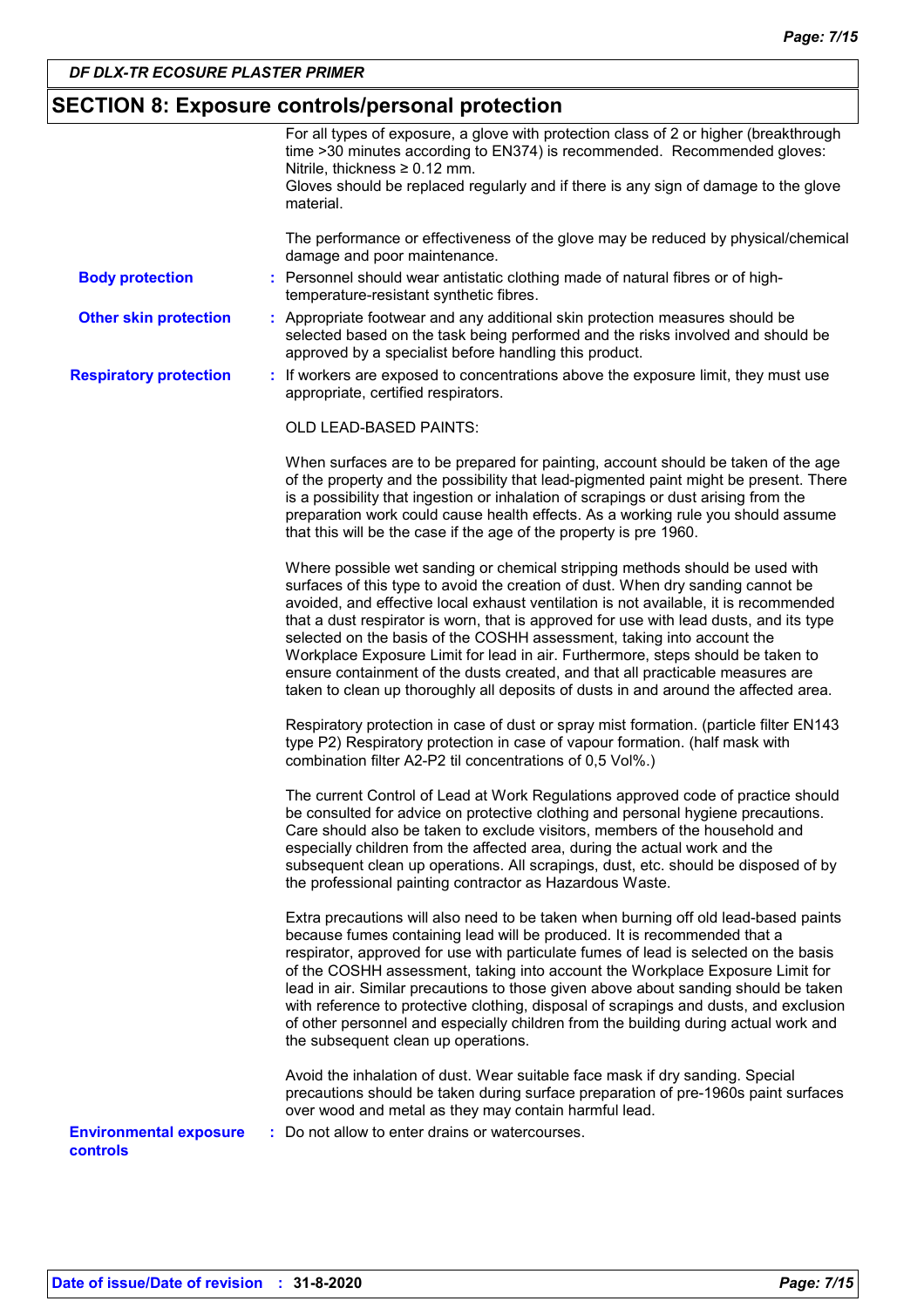## **SECTION 9: Physical and chemical properties**

#### 100°C **Initial boiling point and boiling : Physical state Melting point/freezing point range Vapour pressure Relative density Vapour density Solubility(ies)** Liquid. **: :** Not available. 1,504 **: :** Not available. **:** Not available. Easily soluble in the following materials: cold water. **: Odour** : Not available. **pH Colour Evaporation rate Auto-ignition temperature Flash point :** Not available. **:** Not available. **:** Not available. **Partition coefficient: n-octanol/ :** Not available. **:** Not available. **Viscosity Kinematic (room temperature): 10,64 cm<sup>2</sup>/s Viscosity Odour threshold water Upper/lower flammability or explosive limits Explosive properties :** Various: See label. : Not available. **:** Not available. **:** Not applicable. **Oxidising properties : Not available. 9.1. Information on basic physical and chemical properties Appearance 9.2. Other information Decomposition temperature :** Not available. **Solubility in water :** Not available.

## **SECTION 10: Stability and reactivity**

| <b>10.1 Reactivity</b>                            | : No specific test data related to reactivity available for this product or its ingredients.                                        |
|---------------------------------------------------|-------------------------------------------------------------------------------------------------------------------------------------|
| <b>10.2 Chemical stability</b>                    | : Stable under recommended storage and handling conditions (see Section 7).                                                         |
| <b>10.3 Possibility of</b><br>hazardous reactions | : Under normal conditions of storage and use, hazardous reactions will not occur.                                                   |
| <b>10.4 Conditions to avoid</b>                   | : When exposed to high temperatures may produce hazardous decomposition<br>products.                                                |
| <b>10.5 Incompatible materials</b>                | : Keep away from the following materials to prevent strong exothermic reactions:<br>oxidising agents, strong alkalis, strong acids. |
| <b>10.6 Hazardous</b><br>decomposition products   | : Decomposition products may include the following materials: carbon monoxide,<br>carbon dioxide, smoke, oxides of nitrogen.        |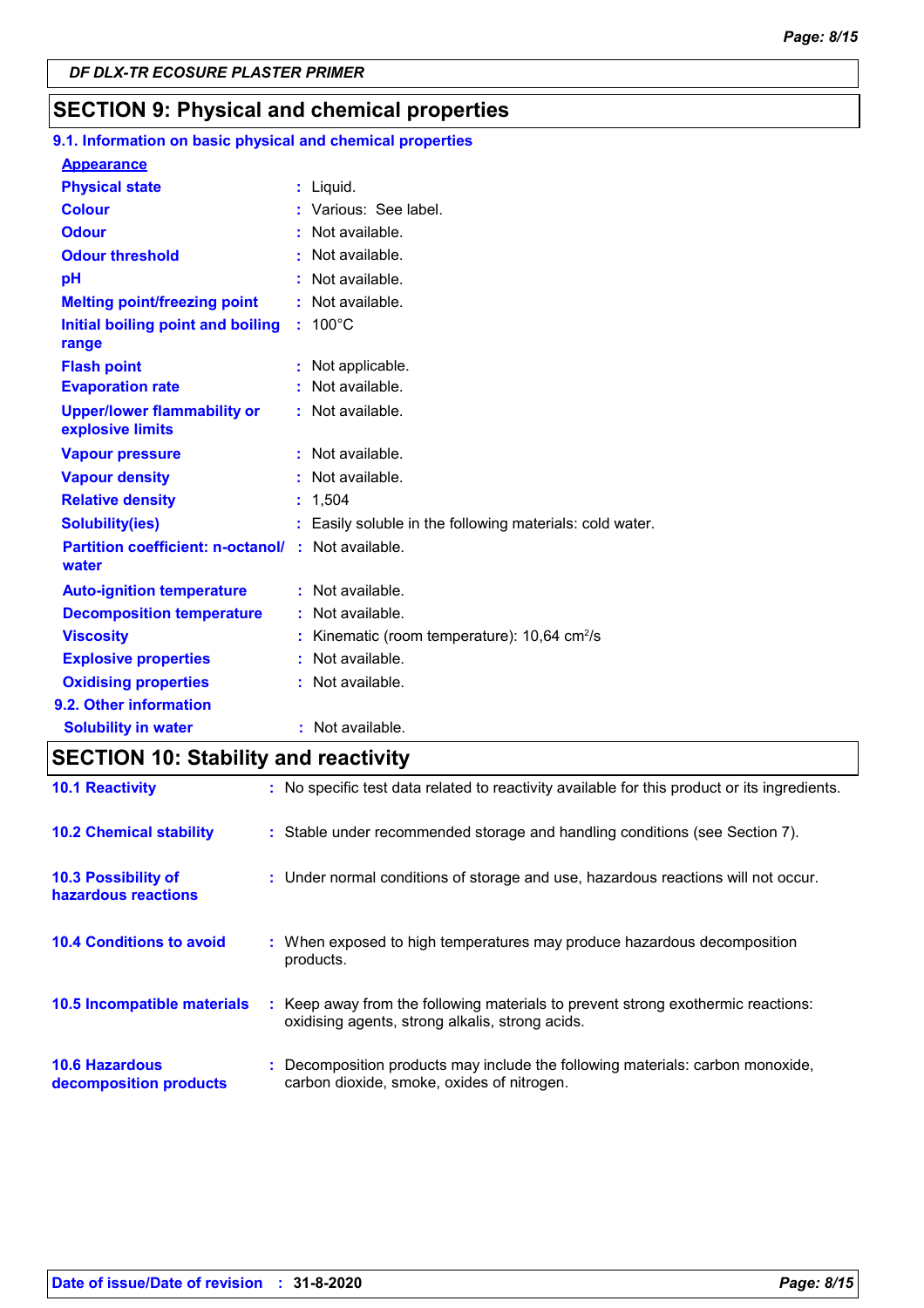## **SECTION 11: Toxicological information**

#### **11.1 Information on toxicological effects**

There are no data available on the mixture itself. The mixture has been assessed following the conventional method of the CLP Regulation (EC) No 1272/2008 and is classified for toxicological properties accordingly. See Sections 2 and 3 for details.

Exposure to component solvent vapour concentrations in excess of the stated occupational exposure limit may result in adverse health effects such as mucous membrane and respiratory system irritation and adverse effects on the kidneys, liver and central nervous system. Symptoms and signs include headache, dizziness, fatigue, muscular weakness, drowsiness and, in extreme cases, loss of consciousness.

Solvents may cause some of the above effects by absorption through the skin. Repeated or prolonged contact with the mixture may cause removal of natural fat from the skin, resulting in non-allergic contact dermatitis and absorption through the skin.

If splashed in the eyes, the liquid may cause irritation and reversible damage.

Ingestion may cause nausea, diarrhea and vomiting.

This takes into account, where known, delayed and immediate effects and also chronic effects of components from short-term and long-term exposure by oral, inhalation and dermal routes of exposure and eye contact.

**Acute toxicity** Contains 1,2-benzisothiazol-3(2H)-one, methylisothiazolinone, C(M)IT/MIT(3:1). May produce an allergic reaction.

| <b>Product/ingredient name</b> | <b>Result</b>                        | <b>Species</b> | <b>Dose</b> | <b>Exposure</b> |
|--------------------------------|--------------------------------------|----------------|-------------|-----------------|
| ethanediol                     | LD50 Intraperitoneal                 | Rat            | 5010 mg/kg  | -               |
|                                | LD50 Intravenous                     | Rat            | 3260 mg/kg  | -               |
|                                | ILD50 Oral                           | Rat            | 4700 mg/kg  | -               |
|                                | LD50 Route of exposure<br>unreported | Rat            | $13$ g/kg   |                 |
|                                | LD50 Subcutaneous                    | Rat            | 2800 mg/kg  | -               |

**Conclusion/Summary :** Not available.

### **Acute toxicity estimates**

Not available.

#### **Irritation/Corrosion**

| <b>Product/ingredient name</b> | <b>Result</b>                                    | <b>Species</b>   | <b>Score</b>             | <b>Exposure</b>            | <b>Observation</b> |
|--------------------------------|--------------------------------------------------|------------------|--------------------------|----------------------------|--------------------|
| ethanediol                     | Eyes - Mild irritant                             | Rabbit           |                          | 24 hours 500               |                    |
|                                |                                                  |                  |                          | milligrams                 |                    |
|                                | Eyes - Mild irritant                             | Rabbit           | $\overline{\phantom{0}}$ | 1 hours 100                |                    |
|                                |                                                  |                  |                          | milligrams                 |                    |
|                                | Eyes - Moderate irritant                         | Rabbit           | $\overline{\phantom{0}}$ | 6 hours 1440<br>milligrams |                    |
|                                | Skin - Mild irritant                             | Rabbit           |                          | 555                        |                    |
|                                |                                                  |                  |                          | milligrams                 |                    |
| 2-ethoxyethanol                | Eyes - Mild irritant                             | Guinea pig       |                          | 10                         |                    |
|                                |                                                  |                  |                          | Micrograms                 |                    |
|                                | Eyes - Mild irritant                             | Rabbit           | ÷,                       | 24 hours 500               |                    |
|                                |                                                  |                  |                          | milligrams                 |                    |
|                                | Eyes - Moderate irritant<br>Skin - Mild irritant | Rabbit<br>Rabbit | -                        | 50 milligrams<br>500       |                    |
|                                |                                                  |                  |                          | milligrams                 |                    |
| 2-methoxyethanol               | Eyes - Mild irritant                             | Guinea pig       | -                        | 10                         |                    |
|                                |                                                  |                  |                          | Micrograms                 |                    |
|                                | Eyes - Mild irritant                             | Rabbit           | $\overline{\phantom{0}}$ | 24 hours 500               |                    |
|                                |                                                  |                  |                          | milligrams                 |                    |
|                                | Skin - Mild irritant                             | Rabbit           | $\overline{\phantom{0}}$ | 24 hours 483               |                    |
|                                |                                                  |                  |                          | milligrams                 |                    |
| <b>Conclusion/Summary</b>      | : Not available.                                 |                  |                          |                            |                    |
| <b>Sensitisation</b>           |                                                  |                  |                          |                            |                    |
| <b>Conclusion/Summary</b>      | : Not available.                                 |                  |                          |                            |                    |
| <b>Mutagenicity</b>            |                                                  |                  |                          |                            |                    |
| <b>Conclusion/Summary</b>      | : Not available.                                 |                  |                          |                            |                    |
|                                |                                                  |                  |                          |                            |                    |
| <b>Carcinogenicity</b>         |                                                  |                  |                          |                            |                    |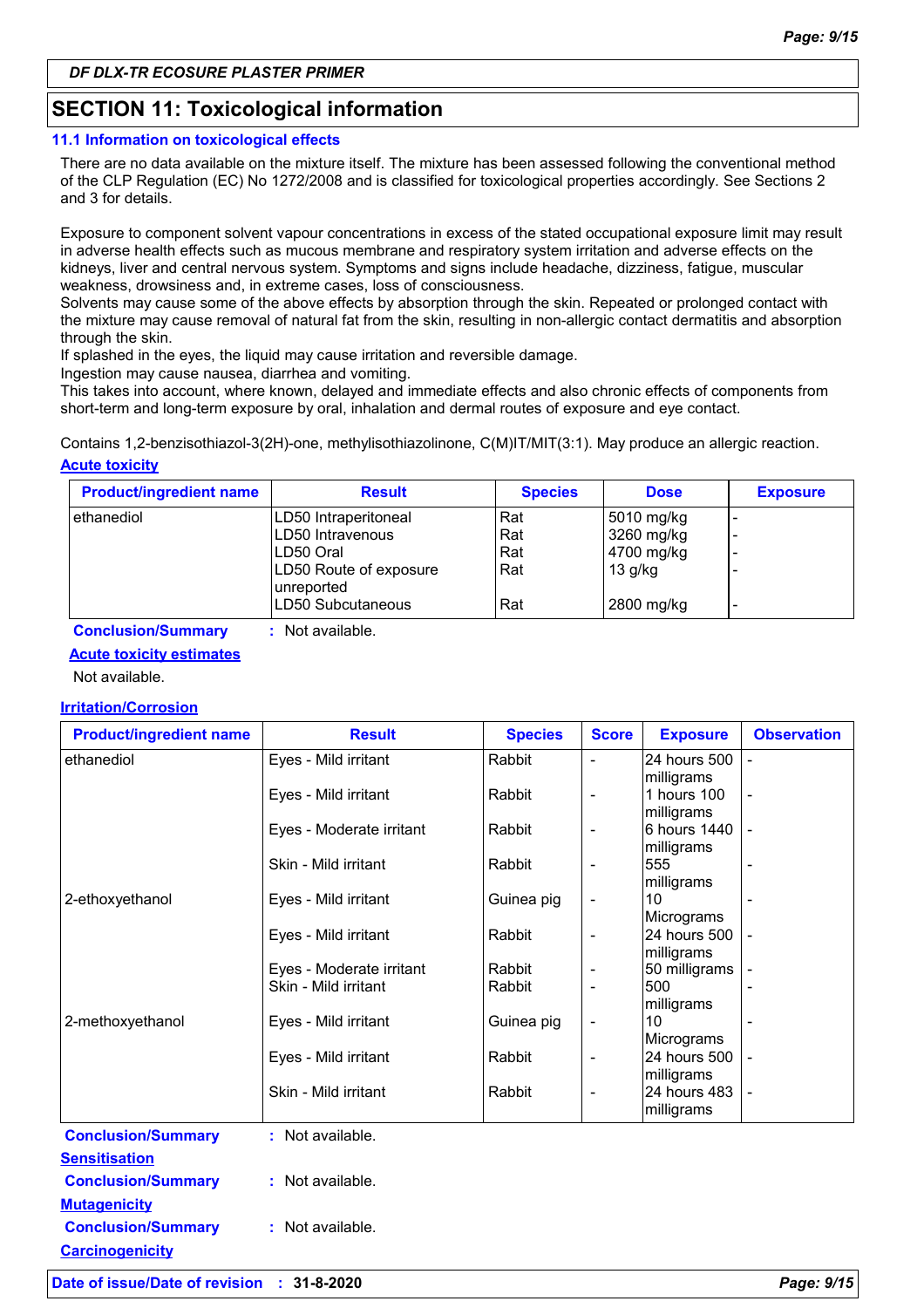## **SECTION 11: Toxicological information**

| <b>Conclusion/Summary</b>                                 | : Not available. |
|-----------------------------------------------------------|------------------|
| <b>Reproductive toxicity</b>                              |                  |
| <b>Conclusion/Summary</b>                                 | : Not available. |
| <b>Teratogenicity</b>                                     |                  |
| <b>Conclusion/Summary</b>                                 | : Not available. |
| <b>Specific target organ toxicity (single exposure)</b>   |                  |
| Not available.                                            |                  |
| <b>Specific target organ toxicity (repeated exposure)</b> |                  |
| Not available.                                            |                  |
| <b>Aspiration hazard</b>                                  |                  |

Not available.

#### **Other information :**

: Not available.

## **SECTION 12: Ecological information**

#### **12.1 Toxicity**

There are no data available on the mixture itself. Do not allow to enter drains or watercourses.

The mixture has been assessed following the summation method of the CLP Regulation (EC) No 1272/2008 and is not classified as hazardous to the environment, but contains substance(s) hazardous to the environment. See section 3 for details.

| <b>Product/ingredient name</b> | <b>Result</b>                        | <b>Species</b>                                                               | <b>Exposure</b> |
|--------------------------------|--------------------------------------|------------------------------------------------------------------------------|-----------------|
| methylisothiazolinone          | Acute EC50 0,24 mg/l                 | Daphnia                                                                      | 48 hours        |
|                                | Acute LC50 0,18 mg/l                 | Fish                                                                         | 96 hours        |
|                                | Acute LC50 12,4 mg/l                 | Fish - Lepomis Macrochirus                                                   | 96 hours        |
|                                | Acute LC50 6 mg/l                    | Fish - Oncorhynchus Mykiss                                                   | 96 hours        |
| ethanediol                     | Acute LC50 13140000 µg/l Fresh water | Crustaceans - Ceriodaphnia<br>dubia                                          | 48 hours        |
|                                | Acute LC50 13900000 µg/l Fresh water | Crustaceans - Ceriodaphnia<br>dubia - Neonate                                | 48 hours        |
|                                | Acute LC50 10500000 µg/l Fresh water | Crustaceans - Ceriodaphnia<br>dubia - Neonate                                | 48 hours        |
|                                | Acute LC50 6900000 µg/l Fresh water  | Crustaceans - Ceriodaphnia<br>dubia - Neonate                                | 48 hours        |
|                                | Acute LC50 10000000 µg/l Fresh water | Crustaceans - Ceriodaphnia<br>dubia - Neonate                                | 48 hours        |
|                                | Acute LC50 41100000 µg/l Fresh water | Daphnia - Daphnia magna -<br>Neonate                                         | 48 hours        |
|                                | Acute LC50 47400000 µg/l Fresh water | Daphnia - Daphnia magna -<br><b>Neonate</b>                                  | 48 hours        |
|                                | Acute LC50 46300000 µg/l Fresh water | Daphnia - Daphnia magna -<br>Neonate                                         | 48 hours        |
|                                | Acute LC50 45500000 µg/l Fresh water | Daphnia - Daphnia magna -<br>Neonate                                         | 48 hours        |
|                                | Acute LC50 41000000 µg/l Fresh water | Daphnia - Daphnia magna -<br>Neonate                                         | 48 hours        |
|                                | Acute LC50 27540 mg/l Fresh water    | Fish - Lepomis macrochirus -<br>Juvenile (Fledgling, Hatchling,<br>Weanling) | 96 hours        |
|                                | Acute LC50 52500 mg/l Fresh water    | Fish - Pimephales promelas -<br>Fry                                          | 96 hours        |
|                                | Acute LC50 43900 mg/l Fresh water    | Fish - Pimephales promelas -<br>Juvenile (Fledgling, Hatchling,<br>Weanling) | 96 hours        |
|                                | Acute LC50 49000000 µg/l Fresh water | Fish - Pimephales promelas -<br>Juvenile (Fledgling, Hatchling,<br>Weanling) | 96 hours        |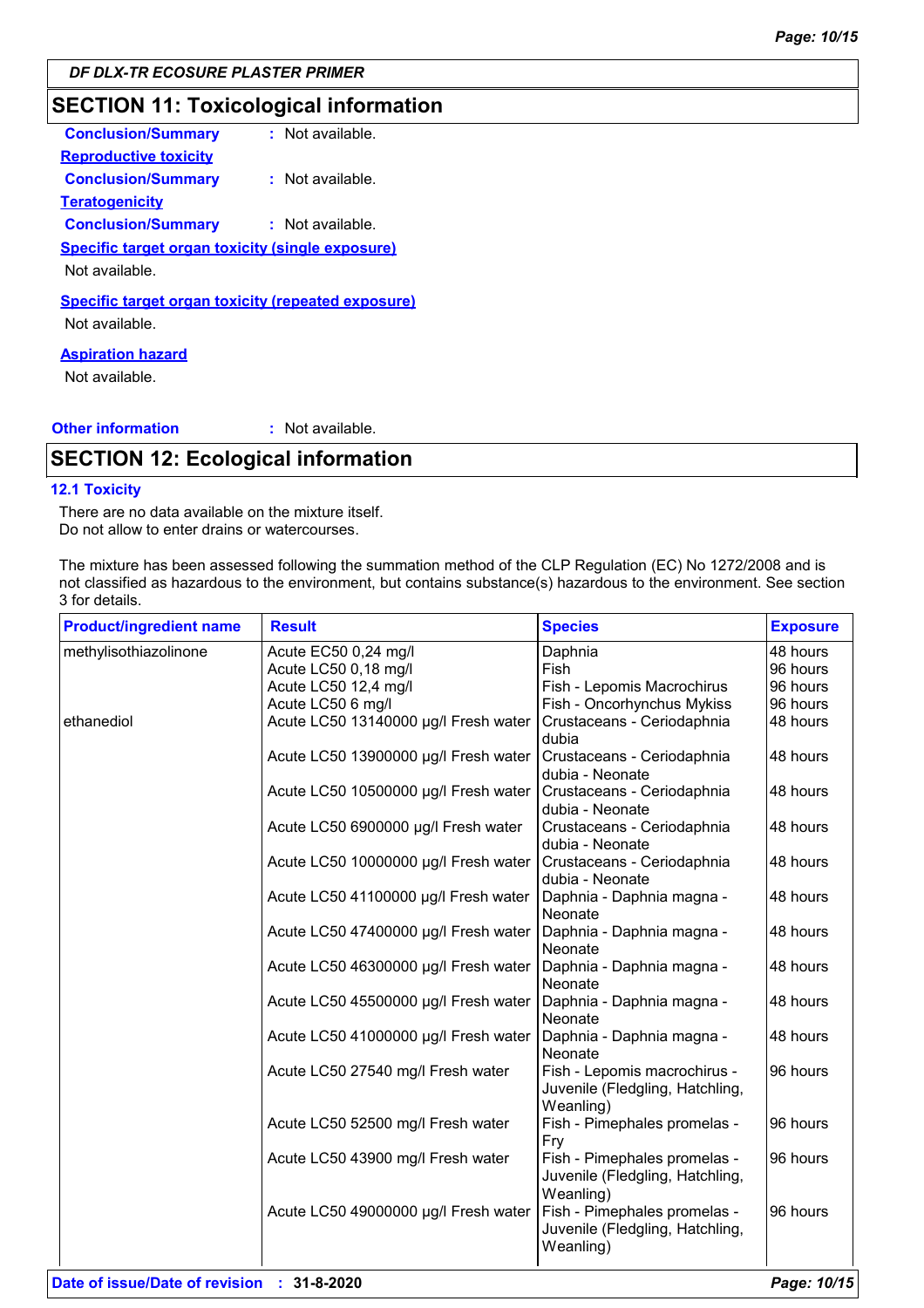## **SECTION 12: Ecological information**

| 2-methoxyethanol          | Acute LC50 8050000 µg/l Fresh water<br>Acute LC50 >100 ppm Fresh water | <b>Fish - Pimephales promelas</b><br>Fish - Lepomis macrochirus | 96 hours<br>196 hours |
|---------------------------|------------------------------------------------------------------------|-----------------------------------------------------------------|-----------------------|
| <b>Conclusion/Summary</b> | Not available.                                                         |                                                                 |                       |

#### **12.2 Persistence and degradability**

**Conclusion/Summary :** Not available.

#### **12.3 Bioaccumulative potential**

| <b>Product/ingredient name</b> | <b>LogP</b> <sub>ow</sub> | <b>BCF</b> | <b>Potential</b> |
|--------------------------------|---------------------------|------------|------------------|
| l ethanediol                   | $-1,36$                   |            | low              |
| 2-ethoxyethanol                | $-0,32$                   |            | low              |
| 2-methoxyethanol               | $-0.77$                   |            | low              |

#### **12.4 Mobility in soil**

| <b>Soil/water partition</b><br><b>coefficient</b> (K <sub>oc</sub> ) | : Not available. |
|----------------------------------------------------------------------|------------------|
| <b>Mobility</b>                                                      | : Not available. |

| 12.5 Results of PBT and vPvB assessment |                   |  |  |
|-----------------------------------------|-------------------|--|--|
| <b>PBT</b>                              | : Not applicable. |  |  |
| <b>vPvB</b>                             | : Not applicable. |  |  |

**12.6 Other adverse effects** : No known significant effects or critical hazards.

## **SECTION 13: Disposal considerations**

The information in this section contains generic advice and guidance. The list of Identified Uses in Section 1 should be consulted for any available use-specific information provided in the Exposure Scenario(s).

#### **13.1 Waste treatment methods**

| <b>Product</b>                 |           |                                                                                                                                                                                                                                                                                                                                                                                                                                                                                                                                                    |  |
|--------------------------------|-----------|----------------------------------------------------------------------------------------------------------------------------------------------------------------------------------------------------------------------------------------------------------------------------------------------------------------------------------------------------------------------------------------------------------------------------------------------------------------------------------------------------------------------------------------------------|--|
| <b>Methods of disposal</b>     |           | The generation of waste should be avoided or minimised wherever possible.<br>Disposal of this product, solutions and any by-products should at all times comply<br>with the requirements of environmental protection and waste disposal legislation<br>and any regional local authority requirements. Dispose of surplus and non-<br>recyclable products via a licensed waste disposal contractor. Waste should not be<br>disposed of untreated to the sewer unless fully compliant with the requirements of<br>all authorities with jurisdiction. |  |
| <b>Hazardous waste</b>         |           | : The classification of the product may meet the criteria for a hazardous waste.                                                                                                                                                                                                                                                                                                                                                                                                                                                                   |  |
| <b>Disposal considerations</b> |           | : Do not allow to enter drains or watercourses.<br>Dispose of according to all federal, state and local applicable regulations.<br>If this product is mixed with other wastes, the original waste product code may no<br>longer apply and the appropriate code should be assigned.<br>For further information, contact your local waste authority.                                                                                                                                                                                                 |  |
| <b>Packaging</b>               |           |                                                                                                                                                                                                                                                                                                                                                                                                                                                                                                                                                    |  |
| <b>Methods of disposal</b>     |           | : The generation of waste should be avoided or minimised wherever possible. Waste<br>packaging should be recycled. Incineration or landfill should only be considered<br>when recycling is not feasible.                                                                                                                                                                                                                                                                                                                                           |  |
| <b>Disposal considerations</b> |           | : Using information provided in this safety data sheet, advice should be obtained from<br>the relevant waste authority on the classification of empty containers.<br>Empty containers must be scrapped or reconditioned.<br>Dispose of containers contaminated by the product in accordance with local or<br>national legal provisions.                                                                                                                                                                                                            |  |
| <b>Type of packaging</b>       |           | European waste catalogue (EWC)                                                                                                                                                                                                                                                                                                                                                                                                                                                                                                                     |  |
| <b>CEPE Paint Guidelines</b>   | 15 01 10* | packaging containing residues of or contaminated by<br>hazardous substances                                                                                                                                                                                                                                                                                                                                                                                                                                                                        |  |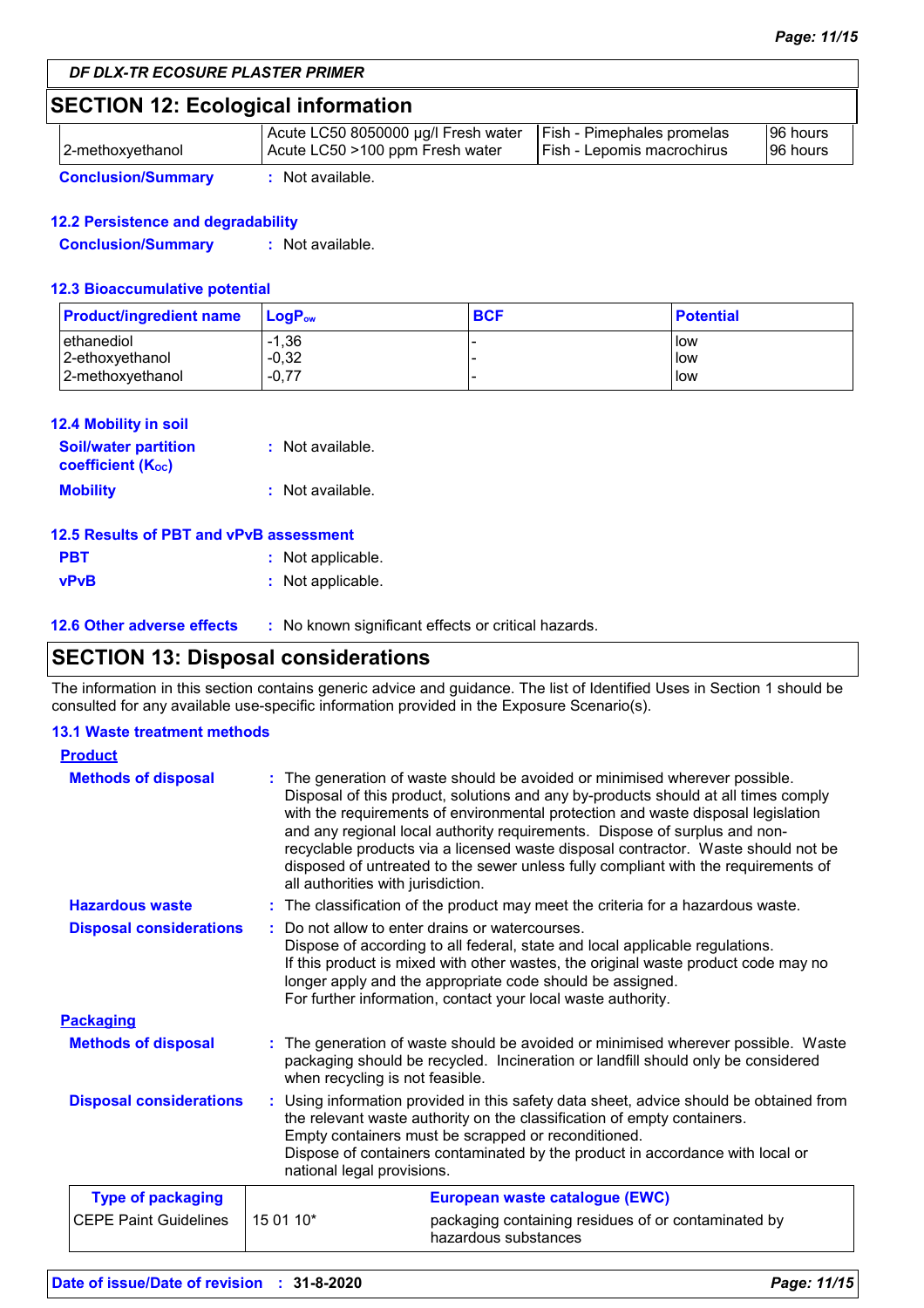### **SECTION 13: Disposal considerations**

**Special precautions :** This material and its container must be disposed of in a safe way. Care should be taken when handling emptied containers that have not been cleaned or rinsed out. Empty containers or liners may retain some product residues. Avoid dispersal of spilt material and runoff and contact with soil, waterways, drains and sewers.

## **SECTION 14: Transport information**

## **Information pertaining to IATA and ADN is considered not relevant since the material is not packaged in the correct approved packaging required of these methods of transport.**

|                                                                                                                  | <b>ADR</b>                                                                                                                                                                                                             | <b>IMDG</b>     |
|------------------------------------------------------------------------------------------------------------------|------------------------------------------------------------------------------------------------------------------------------------------------------------------------------------------------------------------------|-----------------|
| 14.1 UN number                                                                                                   | Not regulated.                                                                                                                                                                                                         | Not regulated.  |
| 14.2 UN proper<br>shipping name                                                                                  | Not applicable.                                                                                                                                                                                                        | Not applicable. |
| <b>14.3 Transport</b><br>hazard class(es)<br><b>Class</b>                                                        | Not applicable.                                                                                                                                                                                                        | Not applicable. |
| <b>Subsidiary class</b>                                                                                          |                                                                                                                                                                                                                        |                 |
| <b>14.4 Packing group</b>                                                                                        | Not applicable.                                                                                                                                                                                                        | Not applicable. |
| 14.5<br><b>Environmental</b><br><b>hazards</b>                                                                   |                                                                                                                                                                                                                        |                 |
| <b>Marine pollutant</b>                                                                                          | No.                                                                                                                                                                                                                    | No.             |
| <b>Marine pollutant</b><br><b>substances</b>                                                                     |                                                                                                                                                                                                                        | Not available.  |
| <b>14.6 Special</b><br>precautions for<br>user                                                                   | Transport within user's premises: always<br>transport in closed containers that are upright<br>and secure. Ensure that persons transporting<br>the product know what to do in the event of an<br>accident or spillage. |                 |
| <b>HI/Kemler number</b>                                                                                          | Not available.                                                                                                                                                                                                         |                 |
| <b>Emergency</b><br>schedules (EmS)                                                                              |                                                                                                                                                                                                                        | Not applicable. |
| <b>14.7 Transport in bulk</b><br>: Not applicable.<br>according to Annex II of<br><b>MARPOL and the IBC Code</b> |                                                                                                                                                                                                                        |                 |
| <b>Additional</b><br><b>information</b>                                                                          |                                                                                                                                                                                                                        |                 |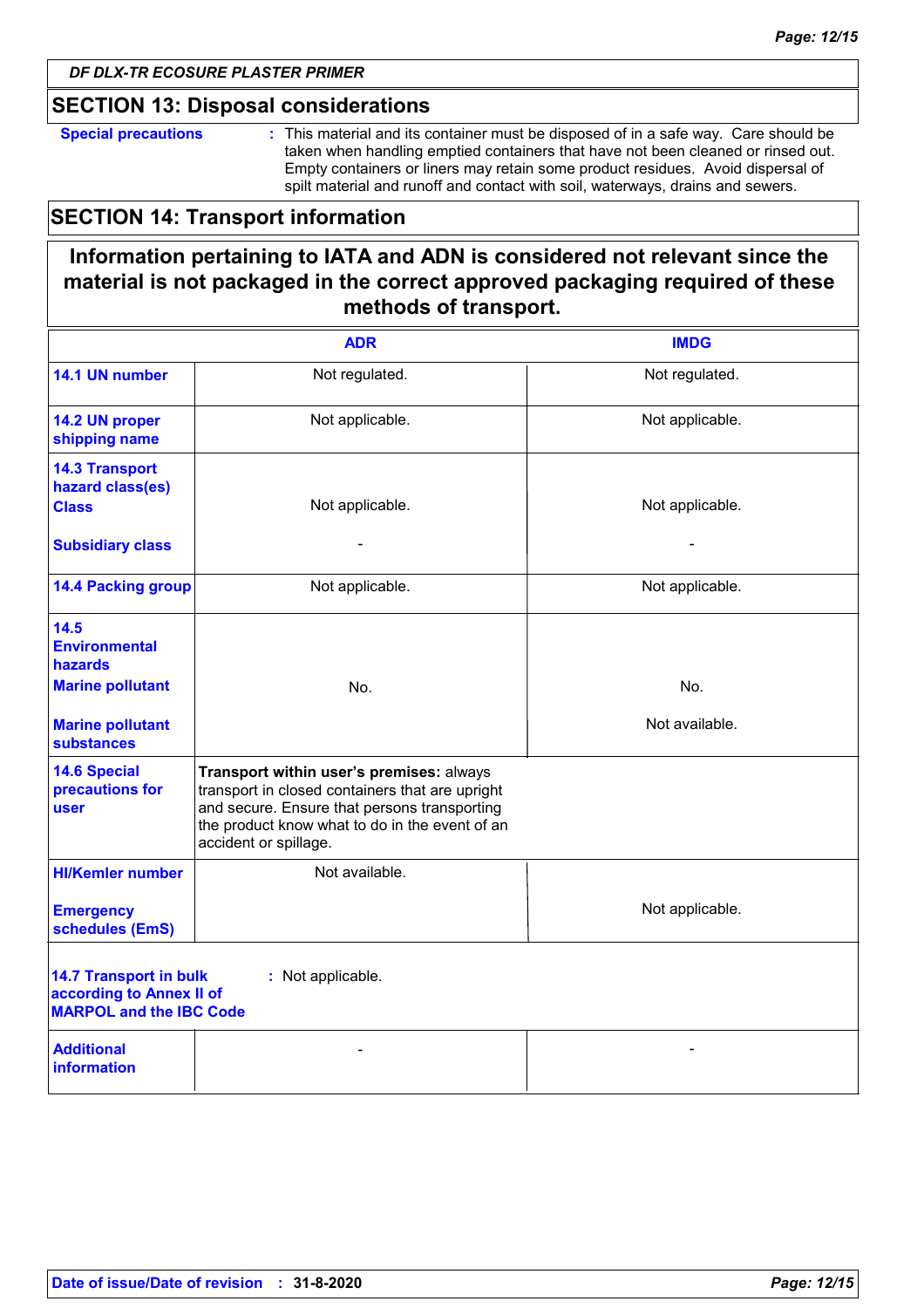## **SECTION 15: Regulatory information**

#### **15.1 Safety, health and environmental regulations/legislation specific for the substance or mixture EU Regulation (EC) No. 1907/2006 (REACH)**

#### **Annex XIV - List of substances subject to authorisation**

#### **Annex XIV**

None of the components are listed, or the component present is below its threshold.

#### **Substances of very high concern**

| <b>Ingredient name</b> | <b>Intrinsic property</b> | <b>Status</b> | <b>Reference</b><br>number | Date of<br>revision |
|------------------------|---------------------------|---------------|----------------------------|---------------------|
| 2-ethoxyethanol        | Toxic to reproduction     | Candidate     | ED/95/2010                 | 15-12-2010          |
| 2-methoxyethanol       | Toxic to reproduction     | Candidate     | ED/95/2010                 | 15-12-2010          |

#### **Annex XVII - Restrictions on the manufacture,** : Not applicable.

#### **placing on the market**

**and use of certain dangerous substances, mixtures and articles**

**Other EU regulations**

**VOC for Ready-for-Use Mixture :** Not applicable.

### **Ozone depleting substances (1005/2009/EU)**

Not listed.

#### **Prior Informed Consent (PIC) (649/2012/EU)**

Not listed.

#### **Seveso Directive**

This product is not controlled under the Seveso Directive.

#### **International regulations**

**Chemical Weapon Convention List Schedules I, II & III Chemicals**

Not listed.

#### **Montreal Protocol (Annexes A, B, C, E)**

Not listed.

## **Stockholm Convention on Persistent Organic Pollutants**

Not listed.

## **Rotterdam Convention on Prior Informed Consent (PIC)**

Not listed.

#### **UNECE Aarhus Protocol on POPs and Heavy Metals**

Not listed.

**15.2 Chemical safety** 

**:** No Chemical Safety Assessment has been carried out.

**assessment**

**SECTION 16: Other information**

#### **CEPE code :** 1

 $\nabla$  Indicates information that has changed from previously issued version. **Abbreviations and acronyms :** ATE = Acute Toxicity Estimate CLP = Classification, Labelling and Packaging Regulation [Regulation (EC) No. 1272/2008] DMEL = Derived Minimal Effect Level DNEL = Derived No Effect Level EUH statement = CLP-specific Hazard statement PBT = Persistent, Bioaccumulative and Toxic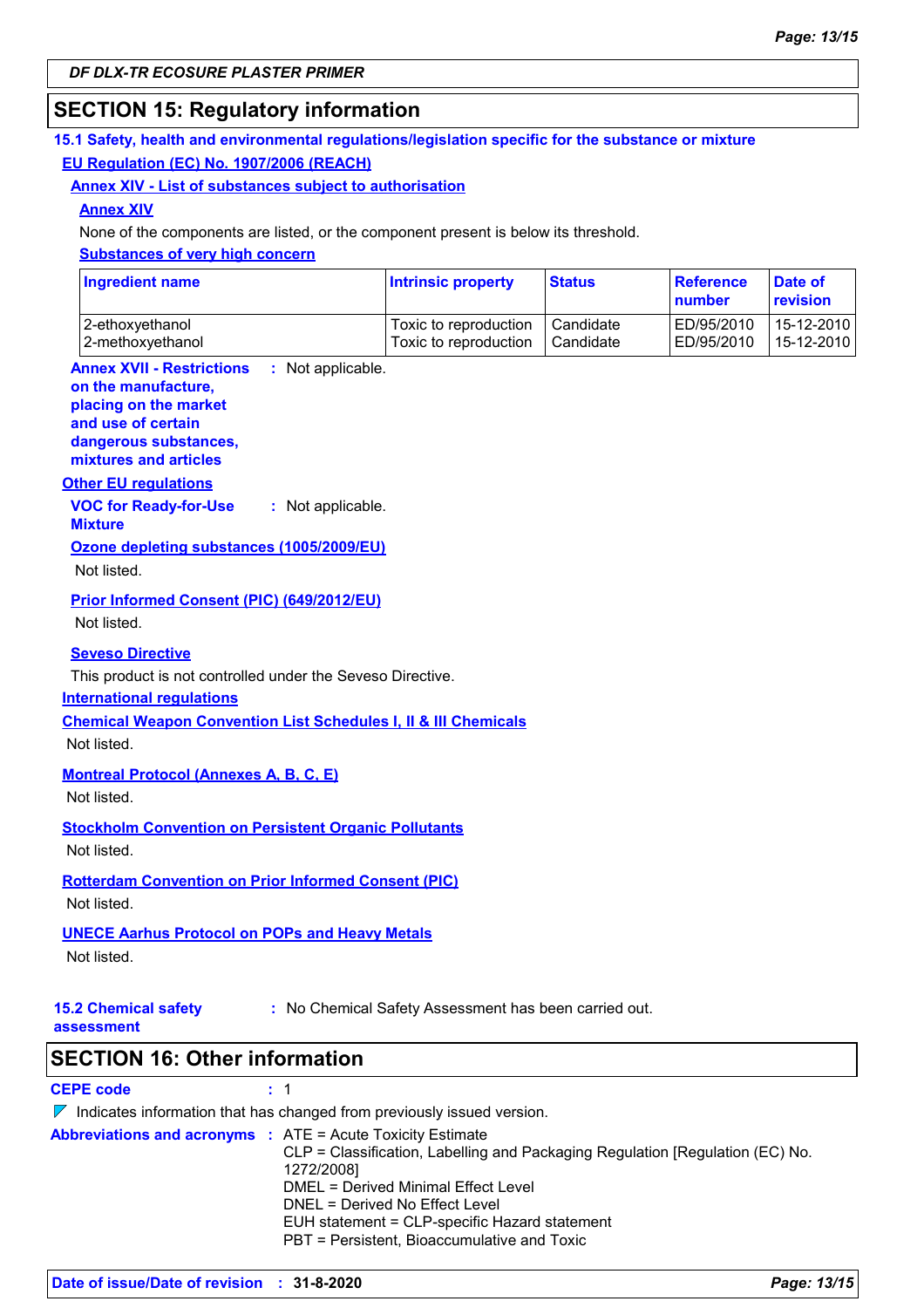### **SECTION 16: Other information**

PNEC = Predicted No Effect Concentration RRN = REACH Registration Number vPvB = Very Persistent and Very Bioaccumulative

#### **Procedure used to derive the classification according to Regulation (EC) No. 1272/2008 [CLP/GHS]**

| <b>Classification</b> | <b>Justification</b> |
|-----------------------|----------------------|
| Skin Sens. 1, H317    | Calculation method   |

#### **Full text of abbreviated H statements**

| H <sub>226</sub> | Flammable liquid and vapour.                          |
|------------------|-------------------------------------------------------|
| H <sub>301</sub> | Toxic if swallowed.                                   |
| H302             | Harmful if swallowed.                                 |
| H311             | Toxic in contact with skin.                           |
| H312             | Harmful in contact with skin.                         |
| H314             | Causes severe skin burns and eye damage.              |
| H317             | May cause an allergic skin reaction.                  |
| H318             | Causes serious eye damage.                            |
| H330             | Fatal if inhaled.                                     |
| H332             | Harmful if inhaled.                                   |
| H360FD           | May damage fertility. May damage the unborn child.    |
| H400             | Very toxic to aquatic life.                           |
| H410             | Very toxic to aquatic life with long lasting effects. |

#### **Full text of classifications [CLP/GHS]**

| Acute Tox. 2, H330        | ACUTE TOXICITY (inhalation) - Category 2             |
|---------------------------|------------------------------------------------------|
| Acute Tox. 3, H301        | ACUTE TOXICITY (oral) - Category 3                   |
| Acute Tox. 3, H311        | ACUTE TOXICITY (dermal) - Category 3                 |
| Acute Tox. 4, H302        | <b>ACUTE TOXICITY (oral) - Category 4</b>            |
| Acute Tox. 4, H312        | ACUTE TOXICITY (dermal) - Category 4                 |
| Acute Tox. 4, H332        | <b>ACUTE TOXICITY (inhalation) - Category 4</b>      |
| Aquatic Acute 1, H400     | SHORT-TERM (ACUTE) AQUATIC HAZARD - Category 1       |
| Aquatic Chronic 1, H410   | LONG-TERM (CHRONIC) AQUATIC HAZARD - Category 1      |
| <b>EUH071</b>             | Corrosive to the respiratory tract.                  |
| Eye Dam. 1, H318          | SERIOUS EYE DAMAGE/EYE IRRITATION - Category 1       |
| Flam. Lig. 3, H226        | FLAMMABLE LIQUIDS - Category 3                       |
| Repr. 1B, H360FD          | REPRODUCTIVE TOXICITY (Fertility and Unborn child) - |
|                           | Category 1B                                          |
| Skin Corr. 1B, H314       | SKIN CORROSION/IRRITATION - Category 1B              |
| <b>Skin Sens. 1, H317</b> | SKIN SENSITISATION - Category 1                      |
| Skin Sens. 1A, H317       | SKIN SENSITISATION - Category 1A                     |
| Dota of printing          |                                                      |

| <b>Date of printing</b>            | $: 2 - 9 - 2020$  |
|------------------------------------|-------------------|
| Date of issue/ Date of<br>revision | $: 31 - 8 - 2020$ |
| Date of previous issue             | $: 26 - 8 - 2020$ |
| <b>Version</b>                     | : 4.01            |

#### **Notice to reader**

*IMPORTANT NOTE The information in this data sheet is not intended to be exhaustive and is based on the present state of our knowledge and on current laws: any person using the product for any purpose other than that specifically recommended in the technical data sheet without first obtaining written confirmation from us as to the suitability of the product for the intended purpose does so at his own risk. It is always the responsibility of the user to take all necessary steps to fulfill the demands set out in the local rules and legislation. Always read the Material Data Sheet and the Technical Data Sheet for this product if available. All advice we give or any statement made about the product by us (whether in this data sheet or otherwise) is correct to the best of our knowledge but we have no control over the quality or the condition of the substrate or the many factors affecting the use and application of the product. Therefore, unless we specifically agree in writing otherwise, we do not accept any liability whatsoever for the performance of the product or for any loss or damage arising out of the use of the product. All products supplied and technical advice given are subject to our standard terms and conditions of sale. You should request a copy of this document and review it carefully. The information contained in this data sheet is subject to modification from time to time in the light of experience and our policy of continuous development. It is the user's responsibility to verify that this data sheet is current prior to using the product.*